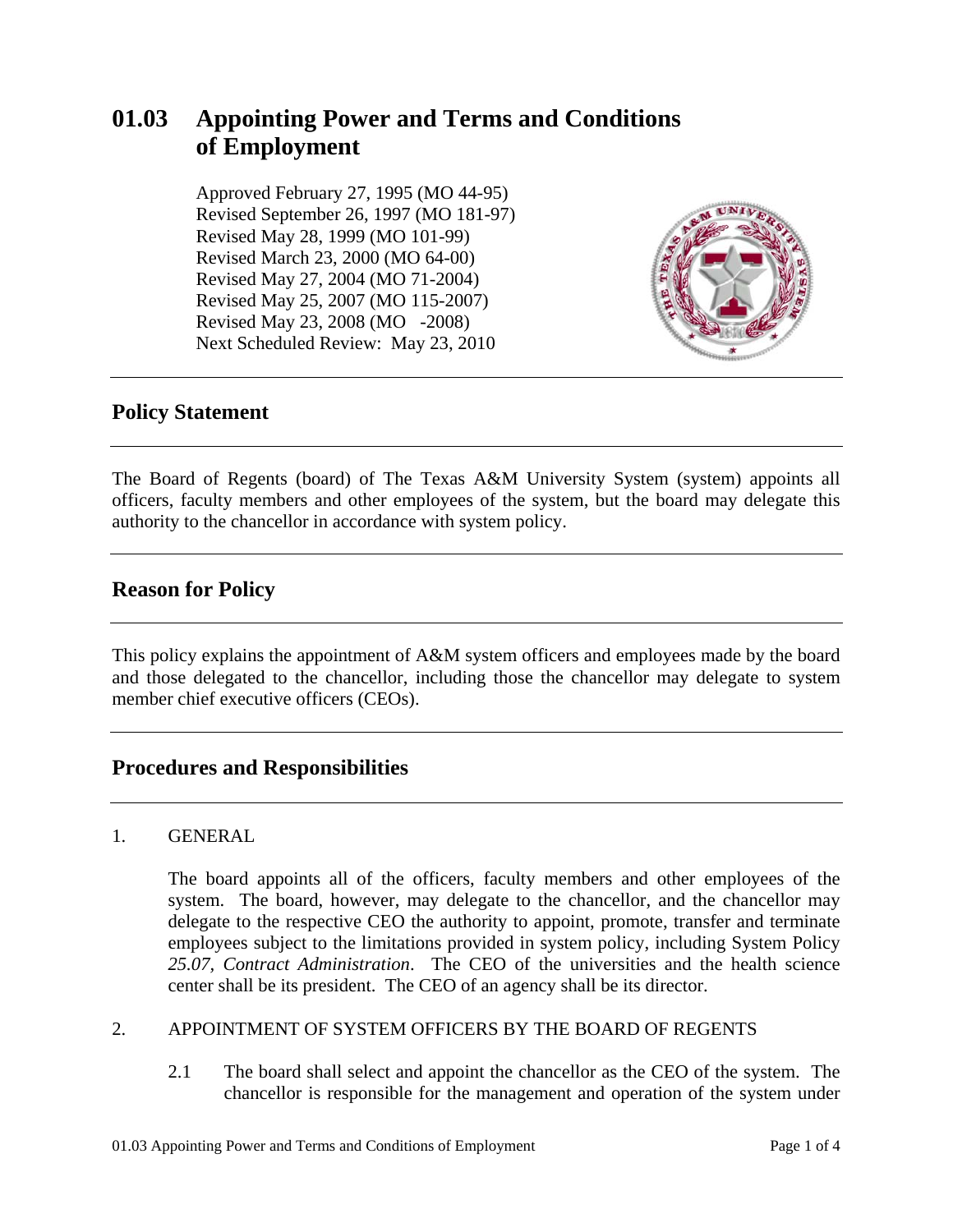the direction of the board. The board may dismiss or reassign the chancellor without cause.

- 2.2 The board shall appoint the university and health science center (HSC) presidents and the agency directors. Prior to appointment, the chancellor shall make recommendations for the position. With prior approval of the board, the chancellor may dismiss or reassign a CEO without cause.
- 2.3 The board shall appoint deputy chancellors and vice chancellors. Prior to appointment, the chancellor shall make recommendations for the position. With subsequent confirmation of the board, the chancellor may dismiss or reassign a deputy chancellor or a vice chancellor without cause.
- 2.4 The board shall appoint the general counsel. Prior to appointment, the chancellor shall make recommendations for the position. With prior approval of the board, the chancellor may dismiss or reassign the general counsel without cause.
- 2.5 The board shall appoint the chief auditor. Prior to appointment, the chancellor shall make recommendations for the position. The chief auditor shall report to the board through the Committee on Audit of the Board, with access to the chancellor. The board may dismiss or reassign the chief auditor without cause.
- 2.6 The board shall appoint vice presidents, deans of system member universities and the HSC, and deputy and associate directors of agencies. Prior to appointment, the CEO shall make recommendations to the chancellor for the position. With subsequent confirmation of the board, the chancellor may dismiss or reassign vice presidents, deans, deputy directors or associate directors without cause.
- 2.7 The board may select and appoint an interim chancellor. Upon the recommendation of the chancellor, the board may make interim appointments of deputy chancellor, vice chancellor, general counsel, chief auditor, and CEO.
- 2.8 The board shall set the initial salary and the conditions of employment for each person appointed under Sections 2.1 through 2.7.

#### 3. APPOINTMENT OF INTERIM SYSTEM OFFICIALS, FACULTY AND OTHER EMPLOYEES AND AWARD OF TENURE

3.1 Appointment of Interim System Member Officials

Upon recommendation of the CEO, the chancellor may make interim appointments to the position of vice president, dean of a university or the HSC, and deputy or associate director of an agency.

- 3.2 Appointment of Faculty and Award of Tenure
	- 3.2.1 With confirmation of the chancellor, the CEO shall appoint and approve promotion of all members of the faculty except as provided in Section 3.2.3.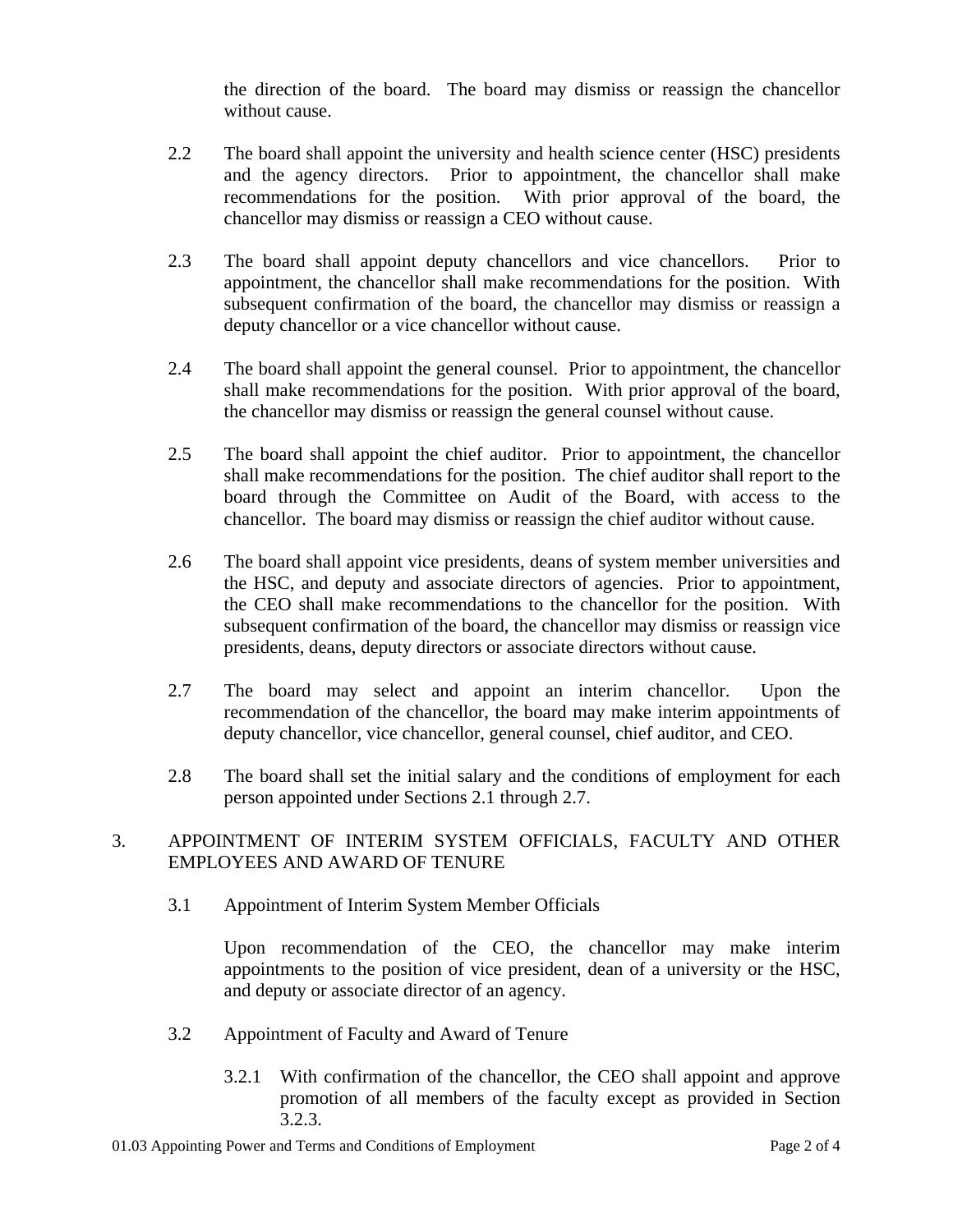- 3.2.2 With confirmation of the chancellor, the appointing CEO shall set initial salaries and conditions of employment for persons appointed in Sections 3.1 through 3.3.
- 3.2.3 Upon recommendation of the university or HSC president and with approval of the chancellor, the board may award tenure to a faculty member.
- 3.3 Other Appointments

The chancellor may delegate authority to the CEOs to appoint, promote, transfer and dismiss all other employees not covered in the preceding sections.

- 3.4 Appointment of Faculty as Administrators
	- 3.4.1 The appointing authority may dismiss an administrator, who holds tenure on the faculty of a member university or the HSC, from the administrative position without cause.
	- 3.4.2 The actions or conduct of an administrator may be used as grounds for dismissal as a tenured faculty member. Unless dismissed as a tenured faculty member, an administrator who holds tenure may return to a tenured faculty position.
	- 3.4.3 The CEO shall adjust the salary of a faculty member who returns to the faculty after serving in an administrative position to an amount that does not exceed the salary of other persons with similar qualifications performing similar duties.

#### 4. BOARD OF REGENTS' REVIEW

Annually, the Board of Regents shall review the performance of the chancellor of the system and the system member CEO.

## **Related Statutes, Policies, or Requirements**

System Policy *02.01, Board of Regents* http://www.tamus.edu/offices/policy/policies/pdf/02-01.pdf

System Policy *02.02, Office of the Chancellor (proposed)* http://www.tamus.edu/offices/policy/policies/proposed/02-02.pdf

System Policy *25.07, Contract Administration*  http://www.tamus.edu/offices/policy/policies/pdf/25-07.pdf